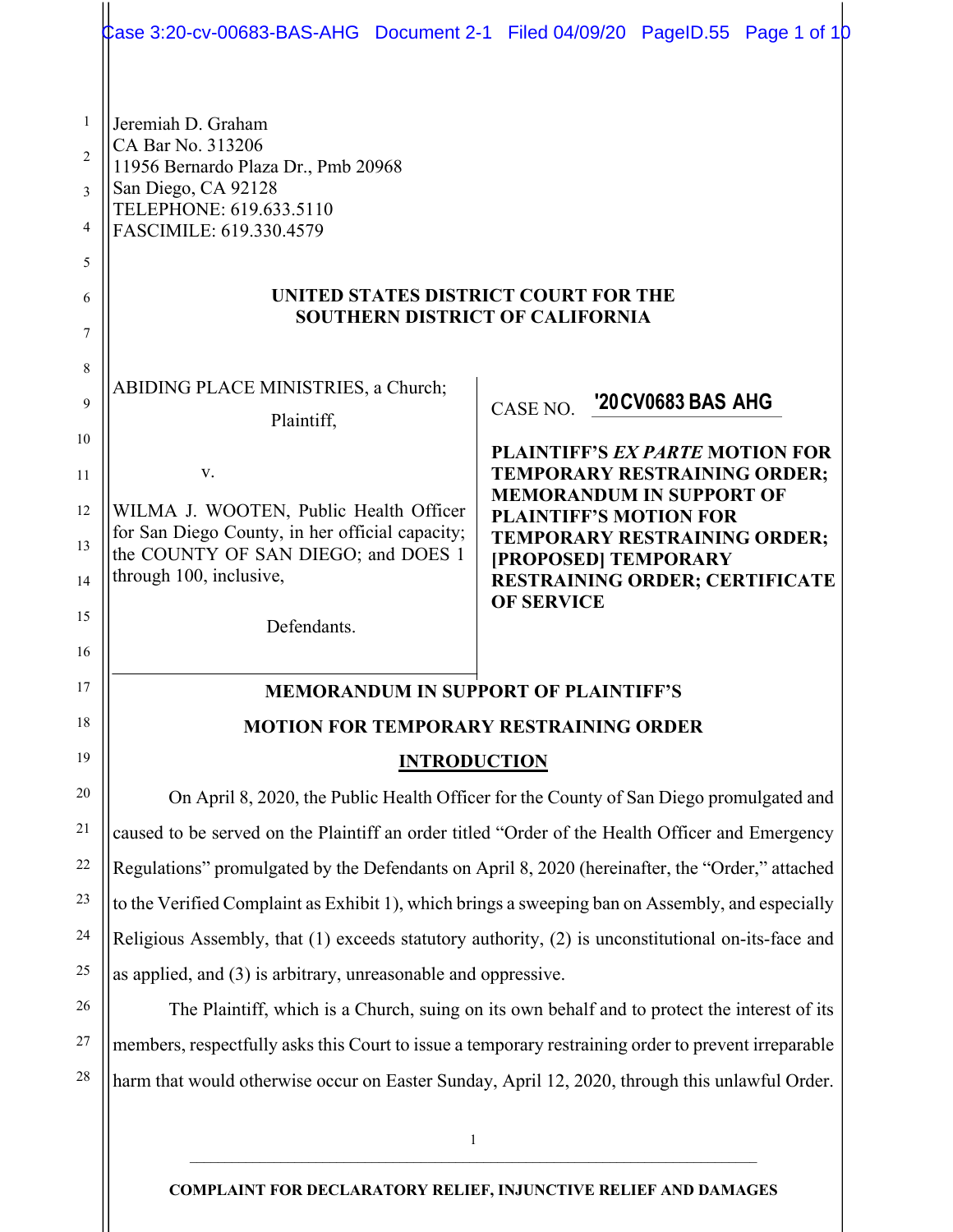They request that the Court restore the rights that the laws and the Constitution afford them, protect their institution and their dignity, and enjoin this illegal and unconstitutional order.

1

2

3

4

5

6

7

8

9

10

11

12

13

14

15

16

17

18

19

20

21

22

23

24

25

27

28

At the outset of this memorandum, Plaintiff's Counsel asks the Court to take judicial notice of the fact that Plaintiff and its counsel were made aware of this Order via e-mail at 6:19 p.m. on April 8, 2020, and due to the emergency and irreparable harm that would suffer from allowing it to stand unchallenged, Plaintiff's Counsel has had to work through the night to prepare this Verified Complaint and all other components of this Motion for a Temporary Restraining Order.

### **FACTUAL BACKGROUND**

As set forth in Plaintiff's Verified Complaint, Plaintiff ABIDING PLACE MINISTRIES is a Church (Hereinafter, the "Church"), which was founded and duly organized under the laws of the State of California on February 21, 1986, and has ever since assembled as a Church in San Diego County on every Sunday, without exception. Furthermore, the Church holds real and sincere religious beliefs that it must physically assemble in one place on the Lord's day, commonly referred to as Sunday, and that failure to assemble is an unconscionable violation of God's commands.

The Church is a small congregation, normally having less than one hundred (100) persons at its Sunday meeting. The Church considers itself to be a family, and all its members work in close proximity with all other members during the week, being employed in essential sectors on their mission base and around the County.

In response to Covid-19, the Public Health Officer for the County of San Diego promulgated the Order, after repeated efforts by the Church to find a way to hold an assembly while advancing the Government's interests. The Church has made it clear that they only seek to worship God freely but are willing to go to great lengths to enact measures that advance the government interests reflected in the Order.

26 However, despite these efforts, the Public Health Officer for the County of San Diego, and the County of San Diego, have informed the Church that if they assemble, no matter what precautions they take, they will be in violation of the Order, and the Order will be enforced against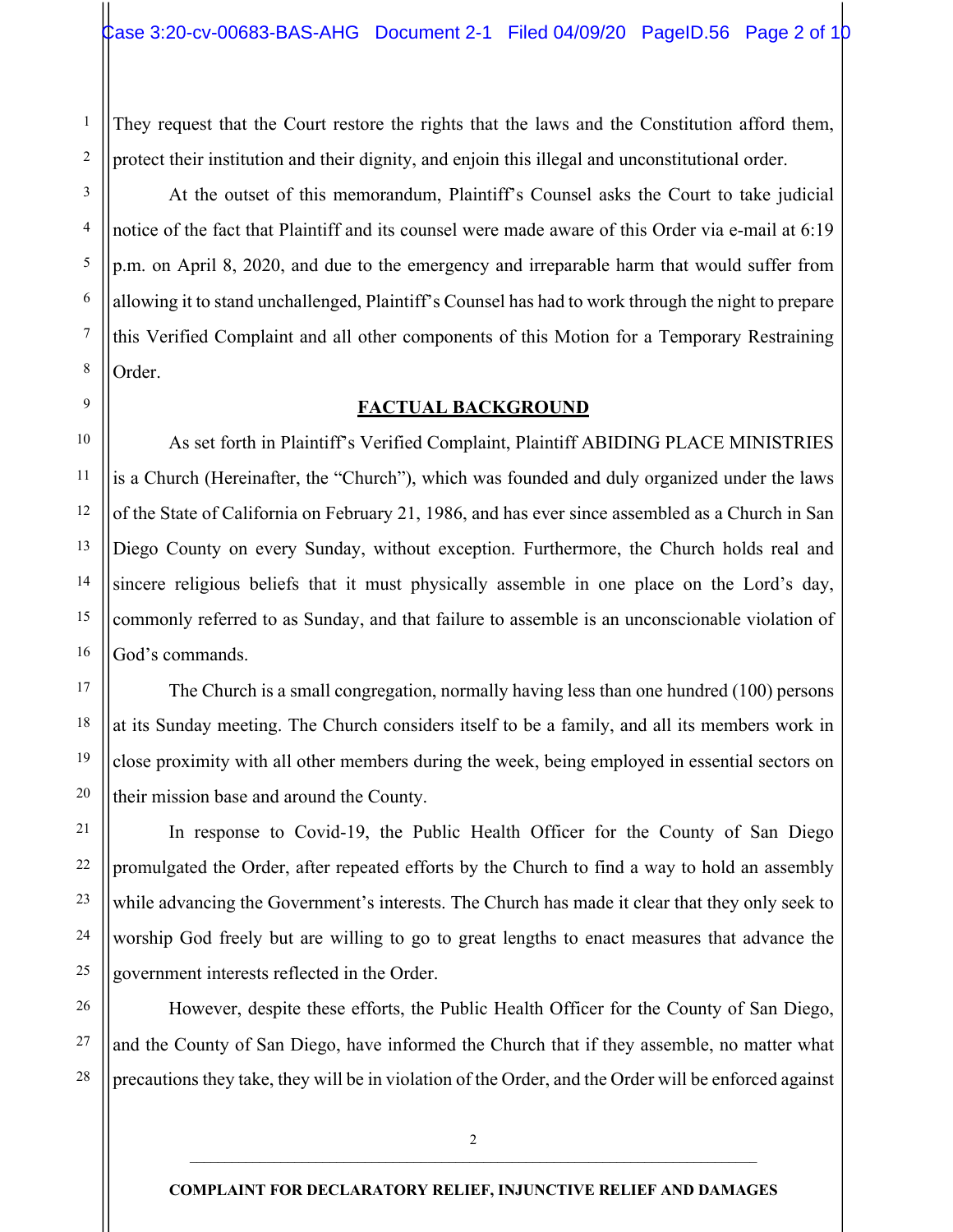them, including misdemeanor charges, and possible arrest, fine and imprisonment. The Public Health Officer and the County of San Diego have refused to meet with the Church to discuss possible alternatives, and have refused to consider extreme social distancing measures that the Church is willing to enact in order to uphold their supreme duty to obey God's command to assemble.

This is a profound harm and goes to the heart of the First Amendment, as it is a prohibition of the Free Exercise of Religion and an abridgement of the right to peacefully assemble. Not only does the order impeded the Church's right to freely exercise their religion, on its face or as applied it also seeks to shame the Church for seeking to act according to the dictates of their conscience. It prevents the Church from conducting its assembly in any manner, and comes into effect and is directed right at the most important assembly of the year: Resurrection Sunday, commonly referred to as Easter, which is the anniversary of the resurrection of Jesus Christ, and a time where the Church must assemble to rededicate their lives to God.

The Church has made three explicit proposals to the Public Health Officer, and a number of ancillary proposals, including enforcing social distancing at its services, requiring congregants to wear protective gear (including hazmat suits), assembling in vehicles, assembling by family units spread out over a large area and not permitted to interact with any other family units. The three specific proposals are attached to the Verified Complaint as Exhibits 3, 4 and 5. The Church is not seeking to be allowed to meet in reckless disregard of the government's interest in slowing the spread of Covid-19, but rather with the willingness to go to great lengths to comport with that interest.

All other relevant facts and documentary exhibits are included with the Verified Complaint, and concurrently filed with this motion. Suffice it to say, the Church is challenging this Order now, which was sent to them via e-mail late yesterday evening (at 6:19 p.m. on April 8, 2020) because of the extraordinary harm that would result if a temporary restraining order does not issue before this Sunday's service.

27 ///

1

2

3

4

5

6

7

8

9

10

11

12

13

14

15

16

17

18

19

20

21

22

23

24

25

26

28 ///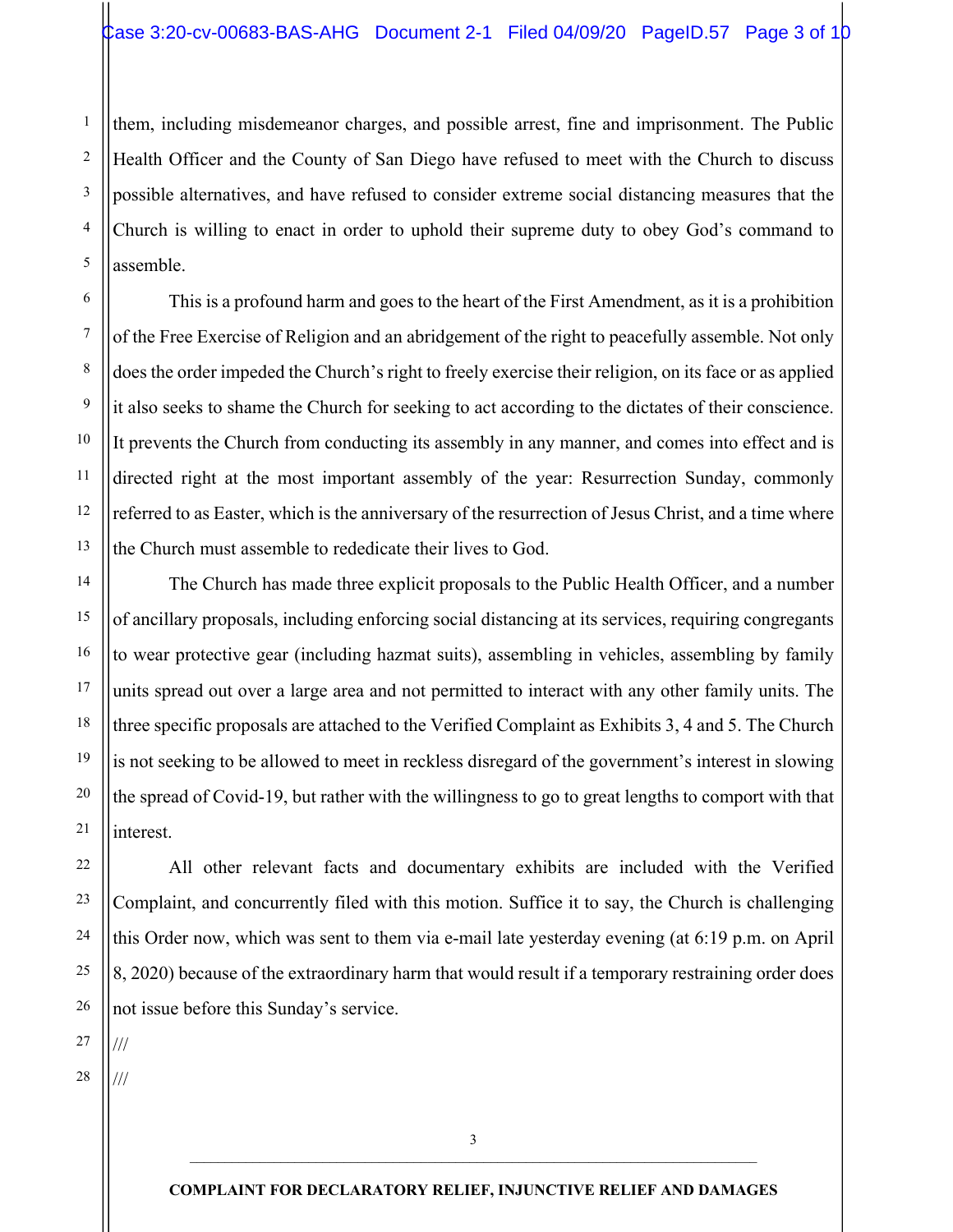### **ARGUMENT**

To obtain a temporary restraining order ("TRO") or a preliminary injunction, Plaintiff must show that (1) it "is likely to succeed on the merits;" (2) it "is likely to suffer irreparable harm in the absence of preliminary relief;" (3) "the balance of equities tips in [its] favor; and" (4) "an injunction is in the public interest." *Winter v. Nat. Res. Def. Council, Inc.,* 555 U.S. 7, 20 (2008). Plaintiff can show that his challenge readily rises to this standard.

**A. Plaintiffs are Likely to Succeed on the Merits of their Claims**.

1

2

3

4

5

6

7

8

9

10

11

12

13

14

15

16

17

18

19

20

21

22

23

24

25

# **1. The Order violates the Health and Safety Code, because it exceeds the authority given to the Public Health Officer under the sections of that code which are cited to justify its existence.**

The order states that it is made by the Public Health Officer pursuant to Health and Safety Code sections 101040, 120175, and 120175.5(b). However, a reading of those sections of that Code shows that this type of order is far outside the scope of the authority given to the Public Health Officer.

Code Section 101040 states, in relevant part: "(a) The local health officer may take any preventative measure that may be necessary to protect and preserve the public from any public health hazard during any… 'state of emergency…' (b) 'Preventative measure' means **abatement, correction, removal or any other protective step that may be taken against any public health hazard…**" (**emphasis added**). Abatement is governed by Health and Safety Code §§ 2060 – 2067, and requires notice of a public nuisance and direction to abate the nuisance within a specified time. Correction and removal similarly require the existence of some readily defined public health threat that can be corrected and removed and is provided for by statute. As abatement, correction and removal are defined and limited by provisions of the Health and Safety Code, and ordinarily exercised by a board of trustees, but in case of emergency allowed to be exercised by the Public Health Officer, "other protective steps" must also be provided by statute.

26 27 28 Similarly, Code Section 120175 allows the Public Health Officer to take "measures… necessary… to prevent…" Those are the same words as "preventative measure that may be necessary," which is already defined in Section 101040(b), and described above. Neither of these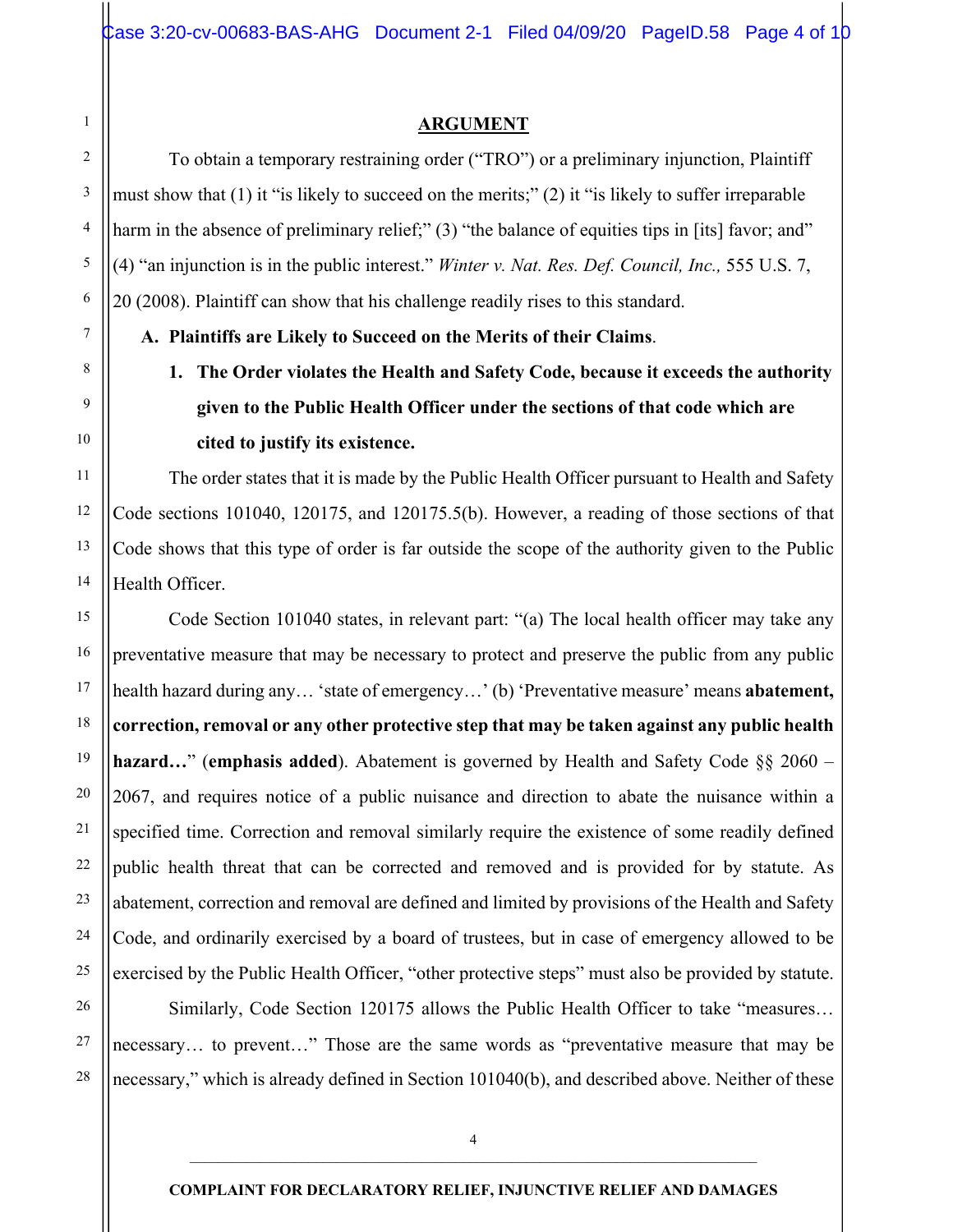two sections give the Public Health Officer the authority to promulgate countywide rules that affect a vast number of persons who have had no exposure to disease at all.

Finally, then, we must look to section 120175.5(b), the last section cited, which states: "…the local health officer may issue orders **to other governmental entities** within the local health officer's jurisdiction to take any action the local health officer deems necessary to control the spread of communicable disease" (**emphasis added**). This section cannot be read to grant the local health officer the authority to issue orders to every person in the County, which is the scope of the order challenged in this motion.

Therefore, the Public Health Officer has exceeded the authority of the statutes given to justify the Order, and the Order must be temporarily restrained.

**2. The Order, on its face or as applied, violates the First Amendment Free Exercise and Assembly Clauses, and the Fifth Amendment Due Proess**.

*i. Free Exercise*

Neutral laws of general applicability can burden the Free Exercise Right only when they are actually neutral, actually general, and do not implicate other fundamental Constitutional rights. *See Employment Division v. Smith*, 494 U.S. 872 (1990). If they are not neutral, not general, and/or implicate other fundamental Constitutional rights, then strict scrutiny applies, and the government must show that its actions are narrowly tailored and the least restrictive means to achieve a compelling objective. *Id.*; *See also, Sherbert v. Verner,* 374 U.S. 398 (1963).

The Order is not neutral because it singles out religious activity for special treatment. While allowing every other category of essential activity to be conducted with the simple requirements that they enact social distancing and increased sanitation standards, and having far more than one-hundred-and-fifty (150) other categories of exemptions, the Order singles out "faith based services" and only allows them to be provided "via streaming or other technology." That is not neutral.

The Order is not generally applicable because, as was just stated, there are over onehundred-and-fifty (150) broad categories of exemptions where gatherings are allowed with only two restrictions: (1) the ability to enact social distancing, and (2) increased sanitation standards.

1

2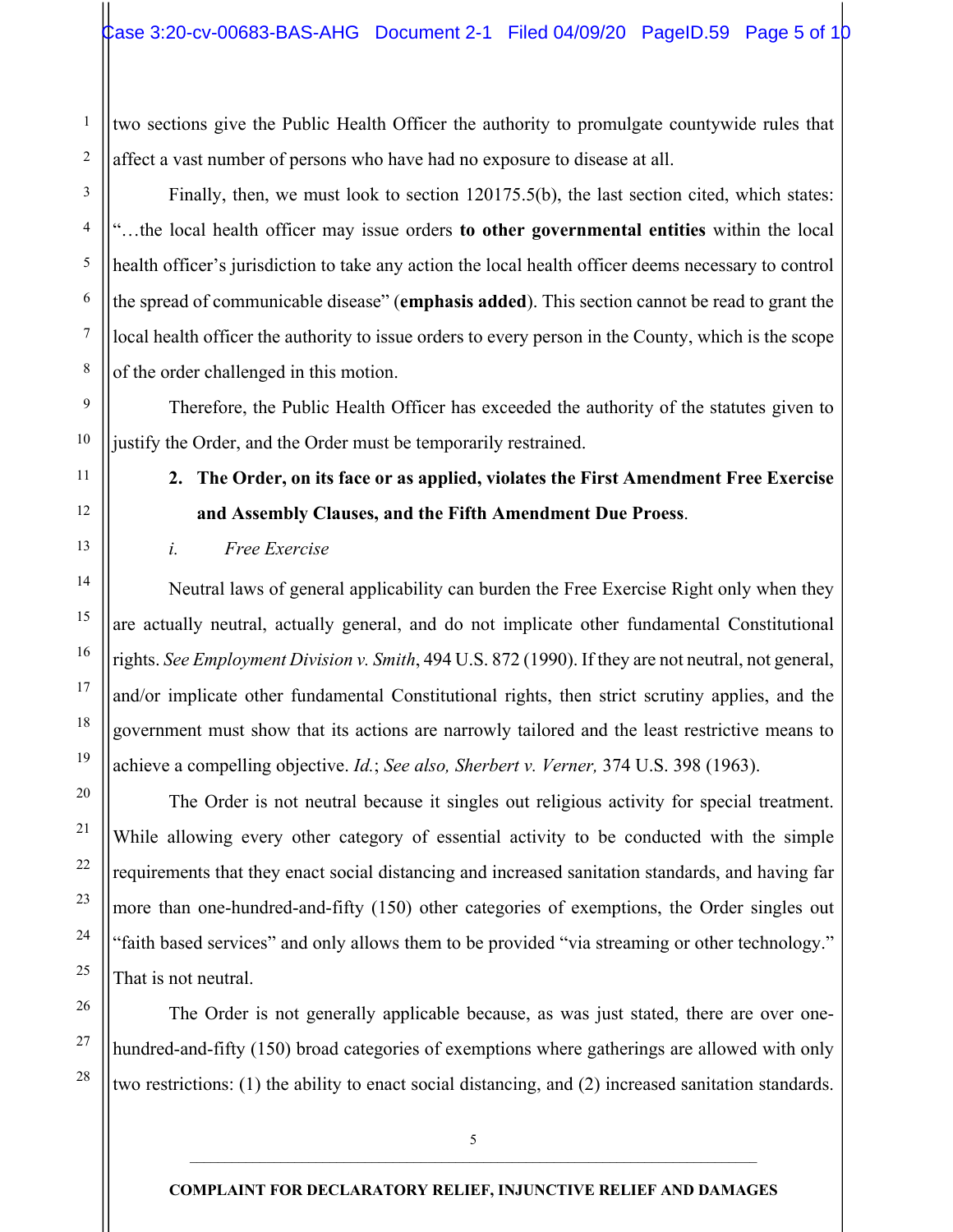The Church has shown in its Verified Complaint, and the attached exhibits, that it can enact social distancing and santiation standards that go beyond what is required of any other business.

Even if the Order were neutral and generally applicable, which it is not, the Supreme Court has held that "the First Amendment bars application of a neutral generally applicable law to religiously motivated conduct… on the ground that… not the Free Exercise Clause alone, but that Clause in conjunction with other constitutional protections." *Employment Division v. Smith*, supra, at 881. Here, as shown below, there are other constitutional protections implicated, especially considering that the Order singles out "gatherings," which in themselves are protected by the Assembly Clause of the First Amendment, and Article I, §3(a) of the California Constitution. That brings us back to the lease restrictive means test announced set forth *Sherbert*.

Here, the Plaintiff has proposed several means that accomplish the government's interest and are less restrictive on their Constitutional Rights. As such, they are likely to succeed on the merits.

*ii. Assembly*

The right of the citizens of the United States of America to peacefully assemble cannot be abridged. And, the citizens of California have a right to freely assemble. This Order abridges that right by prohibiting all "gatherings" or one or more people. While the Supreme Court has allowed time, place and manner restrictions for gatherings on public property, it has held that those restrictions must be (1) content neutral, (2) narrowly tailored, and (3) leave open "ample alternative channels." *See Ward v. Rock Against Racism*, 491 U.S. 781, 791 (1989) (internal citations omitted).

Here, the prohibition on gathering is not content neutral, as the Order arbitrarily decides what types of gatherings are "essential" and what type are "not essential," and then arbitrarily decides that "faith based" gatherings are "not essential," without clearly declaring the standard for that decision, and despite the fact that they should be entitled to a higher degree of protection because of the First Amendment Free Exercise Clause.

Furthermore, the prohibition is not narrowly tailored, because it broadly bans all "gatherings," and does not provide a less restrictive alternative for "gatherings" that are able to

1

2

3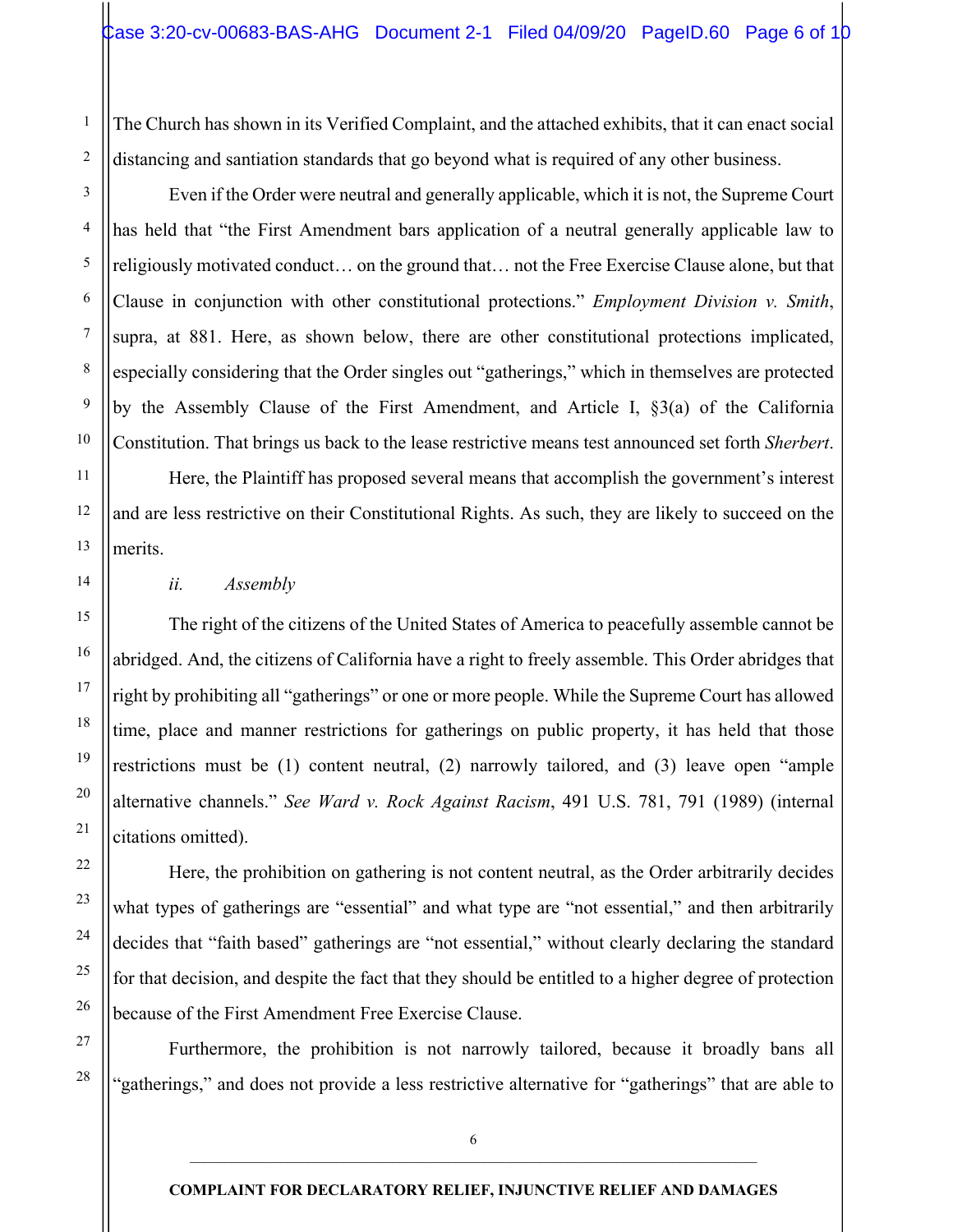protect and advance the government's interest through alternative means, as were proposed by Plaintiff in this case. Furthermore, it broadly exempts over one-hundred-and-fifty (150) broad bulleted categories of assemblies.

Finally, there is no alternative channel left open, as the ability to assemble for the purposes of Church is completely prohibited, whether the assembly takes place on private property, in an open field, or with all members confined to their vehicles. As set forth in the Verified Complaint, the Public Health Officer was unwilling to consider any kind of alternatives to an outright ban on the Church's Assembly.

*iii. Due Process*

Finally, for the section on its unconstitutionality, this order is a violation of the Church's Fifth Amendment Right to Due Process.

Due to a scarcity of time, Counsel cannot fully brief this or the other issues preceding and following this but asks the Court to look at the Verified Complaint and see that a number of Due Process rights are implicated by this Order. Furthermore, when asked to meet with the Church and its Pastor to discuss alternatives, the Public Health Officer and County Counsel outright refused. There was no opportunity for a hearing before the deprivation of these rights, just an impermissible executive fiat. Counsel wishes to remind the Court that public safety has always been the justification for acts considered repugnant to the Constitution, including the incarceration of an entire race in *Korematsu v. United States*, 323 U.S. 214 (1944) (overruled by dicta in *Trump v. Hawaii*, 585 U.S. [2018]).

**3. The Order, on its face or as applied, is arbitrary, unreasonable and oppressive**. Consider the following hypotheticals:

Under the Order, on its face or as applied, an individual who is asymptomatic, but a potential Covid-19 carrier, who lives on one end of the County can travel across the County to pick up an item in stock at a home improvement store on the other side of the County, stopping to pick up food from a restaurant in one city, pumping gas at a fuel station and purchasing refreshments from a convenience store in another, then gather at his relative's house in even another part of the County, and then return home, stopping at the grocery store on his way, and

1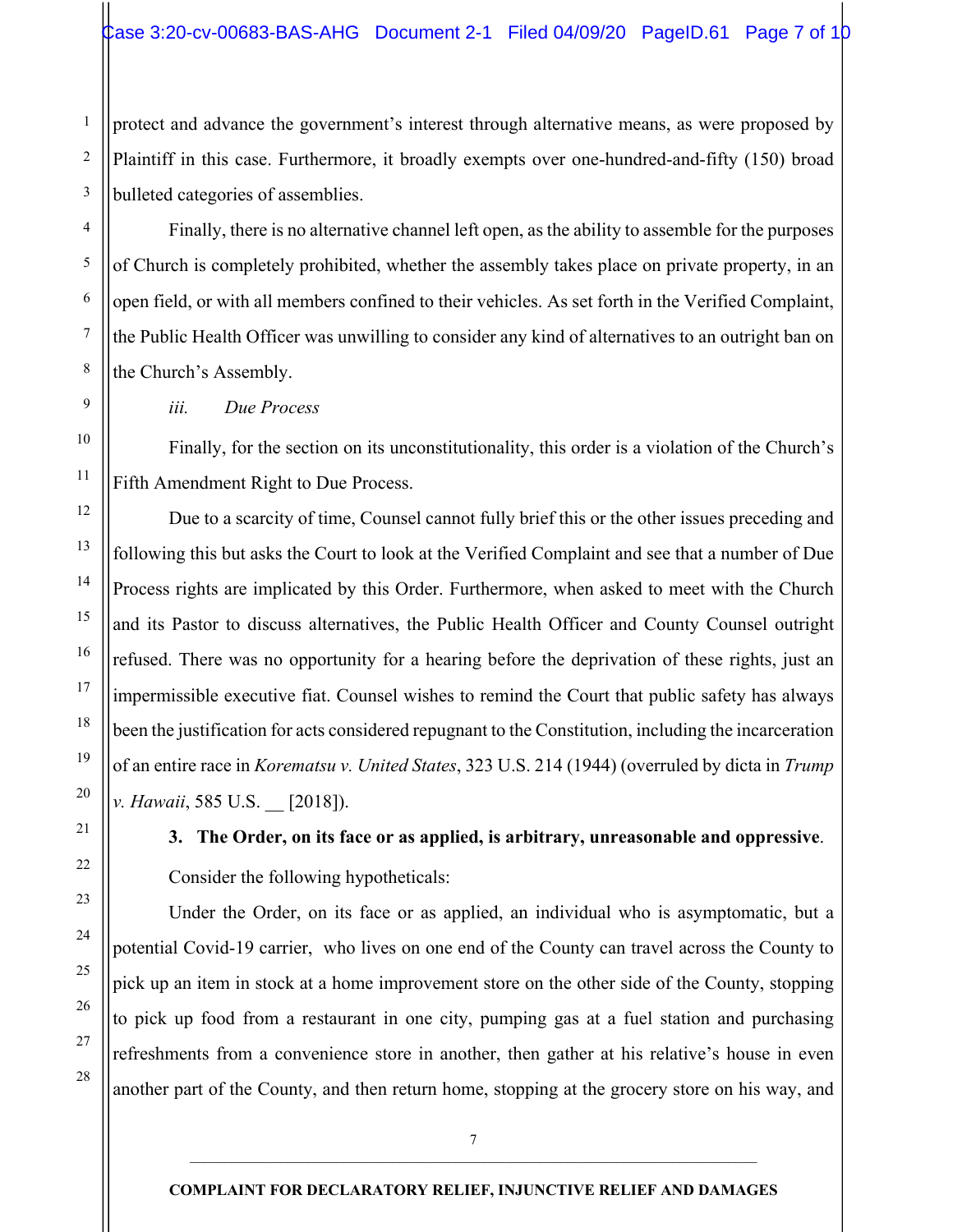although he has gathered and spread germs far and wide, he is not in violation of the Order, because all of his activities are exempted from the order even though none of his activities are explicitly protected by the Constitution.

1

2

3

4

5

6

7

8

9

10

11

12

13

14

15

16

17

18

19

20

21

22

23

24

25

26

27

28

Under the Order, on its face or as applied, another man who is asymptomatic, but a potential Covid-19 carrier, can drop his clothes off at a public laundromat in the morning, go to work at an "essential" job selling cannabis at a cannabis retail distributor, alongside coworkers from other parts of the County, interacting with germs from a large number of customers arriving from different parts of the County, and then go for a walk in a public park near his home, before returning to the public laundromat, picking up and spreading germs at all of these places, and he is not in violation of the Order, because all of his activities are exempted from the order even though none of his activities are explicitly protected by the Constitution.

Under the Order, on its face or as applied, an individual who is asymptomatic, but a potential Covid-19 carrier, can take public transportation around the County, go to a group therapy session, stop on her way home to donate blood, drop a prescription off at a pharmacy, step into a bank to open a new account, stop off at the post office to mail a package, and then start a job providing cleaning services to houses all around the County, picking up and spreading germs at all of these places, and she is not in violation of the Order, because all of her activities are exempted from the order even though none of her activities are explicitly protected by the Constitution.

However, a woman who otherwise remains in her home cannot exercise her Constitutionally protected right to Free Exercise of Religion by attending Church (as demanded by her conscience), even if she maintains the strictest standards of social distancing and sanitization, including remaining in her vehicle during Church, or wearing a hazmat suit, and spreading her germs as little as possible.

## **B. The Church is likely to suffer irreparable harm unless a temporary restraining order is issued as quickly as possible.**

Resurrection Sunday, commonly referred to as "Easter," only happens once per year, and is considered the most important Assembly date by the Church. Unless a temporary restraining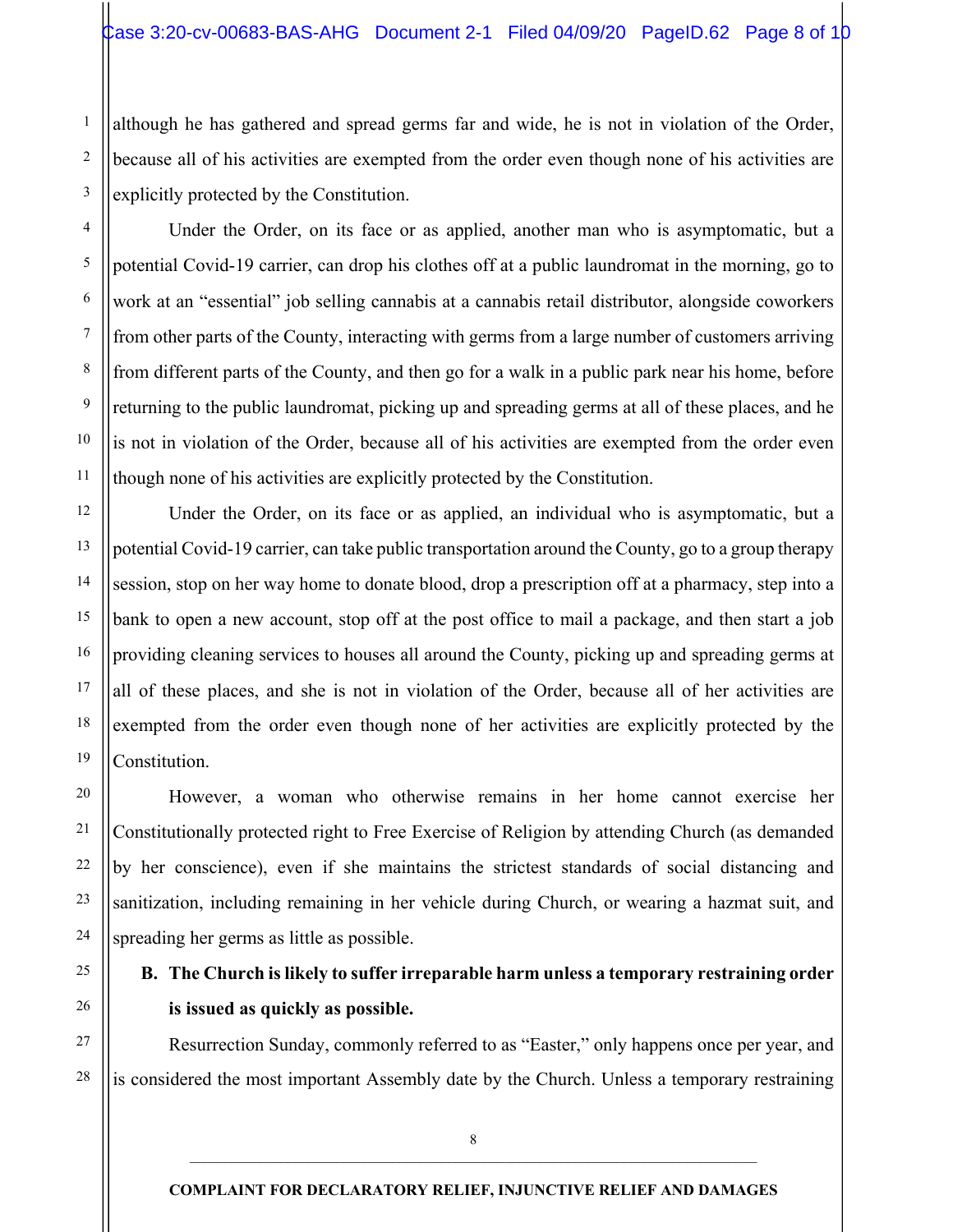order is issued, the Church's Constitutional Right to Assemble and Freely Exercise their Religion will be violated, by an executive order that provides little notice and no possible alternatives. Among other things, the Order will hurt the Church and its members, prevent or disrupt them from acting according to the dictates of their conscience, not allow them to go to extraordinary lengths to protect the public interest in the exercise of the dictates of their conscience, interfere with a High Holy Day, Holy Convocation, and Sacred Ceremony when there are several less restrictive means of achieving the government's interest, and allow an unlawful, overbroad, vague and excessive administrative action to be enforced against the highest form of Constitutionally protected activities.

These harms cannot be remedied through damages.

1

2

3

4

5

6

7

8

9

10

11

12

13

14

15

16

17

18

19

20

21

22

23

24

25

**C. The balance of equities weighs in the Church's favor because they have gone to great lengths trying to work out a solution with the County before being forced into seeking this temporary restraining order.** 

The Church has done everything possible to avoid having to seek a temporary restraining order, even being willing to allow the County Health Officer to place any manner of restrictions on their assembly, and mere days before the planned Assembly, in the late evening hours, when any chance of relief was almost entirely extinguished, the County Health Officer promulgated a new order that seems to have been crafted as a response to the Church's proposals. Where the Church proposed to meet in socially distanced family units of less than ten (10), in accordance with the Public Health Officer's prior order, the Public Health Officer reduced the number allowed in a gathering to one. Where the Church proposed to meet in vehicles, the Public Health Officer explicitly forbade meetings in vehicles.

While this might be coincidental, it does not change the fact that the Church has gone to extraordinary lengths, including extended negotiations with the Sheriff's Office prior to receiving their first communication from the Public Health Officer.

26 27 28 And, on top of all of that, the Public Health Officer is likely overstepping her authority as provided by the statutes she cites justifying the Order, and the Church is seeking to uphold the highest type of constitutional right, two explicitly protected rights.